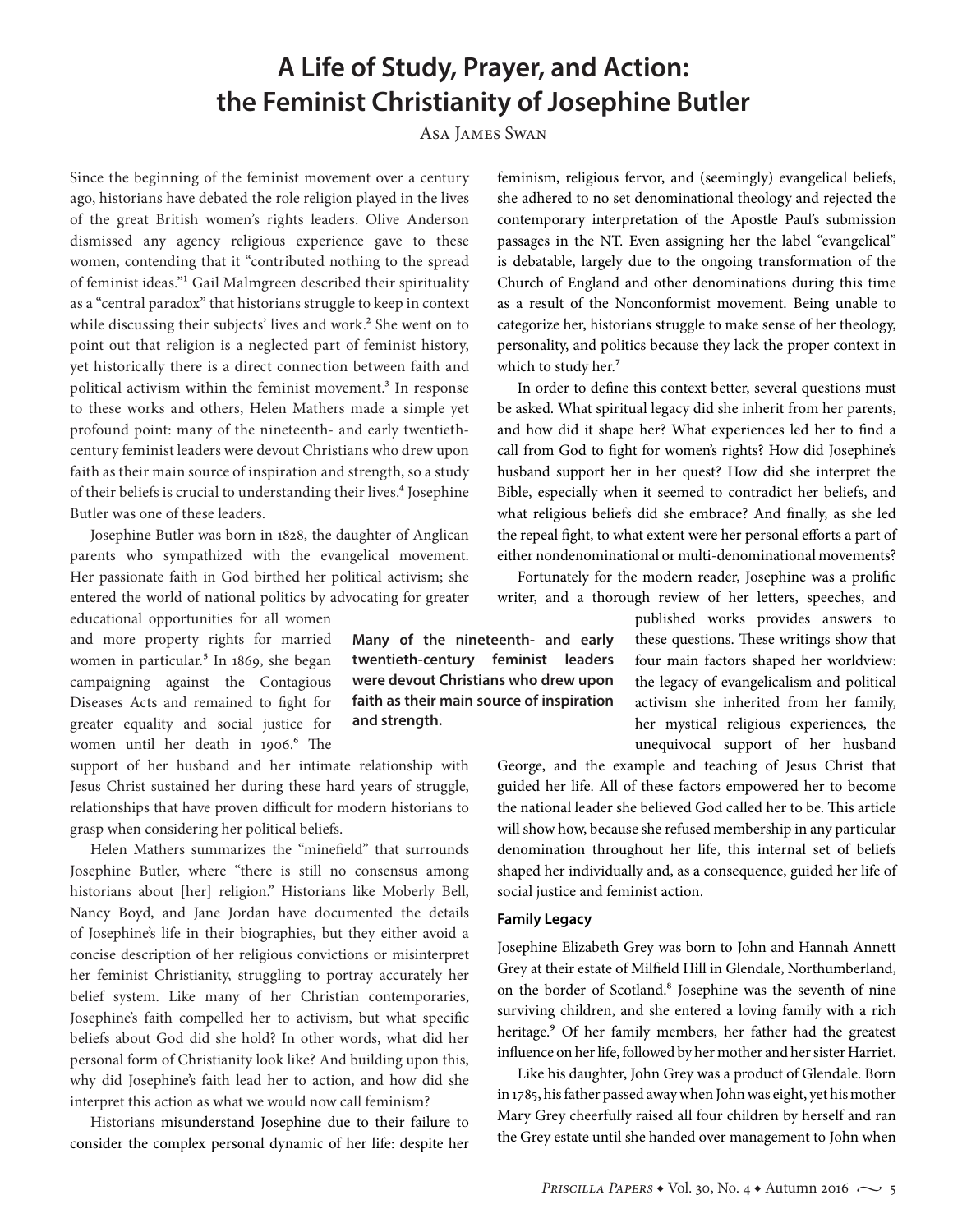he turned eighteen.10 His sister Margaretta told a young Josephine in the 1840s that women needed to fully participate in society, saying, "It is time to rise out of this, and for women of principles and natural parts to find themselves something to do."11 In the years before the House of Commons opened up a Ladies' Gallery, Margaretta also disguised herself as a boy and snuck in to listen to their debates.<sup>12</sup> Needless to say, John grew up in a household of strong women, and Josephine always remembered the confident, outspoken, and large presences of her grandmother and aunt.<sup>13</sup>

Next to his family, John possessed two great loves in life: political activism and Christianity. As a loyal Liberal for most of his adult life, his political beliefs flowed from deep within his being. Josephine wrote of him, "God made him a Liberal," with a devout belief in the individual rights of all mankind and an opposition to oppression in all its forms.14 She further explained, "In the cause of any maltreated or neglected creature he was uncompromising to the last, and when brought into opposition with the perpetrators of any injustice he became an enemy to be feared."15 His cousin Earl Grey served as prime minister under William IV, and Lord Grey relied on John to rally support from northern England, where he was already known throughout the region as a fervent abolitionist who actively campaigned against slavery.<sup>16</sup> John's involvement with the anti-slavery movement, the Reform Bill, and free trade piqued Josephine's interest in political matters at a young age.<sup>17</sup> She vividly remembered the horror she felt at hearing about the sexual wrongs committed against female slaves by their male masters, as well as the family's celebration upon receiving news of abolition's passage in 1833 by Grey's administration.<sup>18</sup>

As much as Josephine drew upon her father's love of politics, his faith had an even greater impact upon her. It seems that both Mary and John fell gravely ill around the time he was eighteen, and they turned to the Bible to soothe their souls. After both miraculously recovered, John determined to hold household prayers with the entire family every night, and this continued until his death.19 On Sunday nights, he would read the Bible to his family, focusing on his most cherished passages, of which the book of Isaiah was his favorite due to its verses about setting the captives free.<sup>20</sup> Josephine believed that her father's devotion to God made him into the kind, gentle, and loving man she treasured, and she wanted to be just like him.<sup>21</sup>

Hannah Annett Grey came from a long line of Protestants. Her maternal grandparents were forced to leave France after the revocation of the Edict of Nantes, and upon arriving in England, "they were in the habit of opening their hospitable doors to everyone in the form of a religious teacher, of whatever sect, who happened to pass that way." The Annetts practiced charity toward followers of all forms of Christianity, including Catholics, but as the Nonconformist movement spread across the country, they joined in the evangelical revivals. A treasured Annett story that Josephine told her entire life involves her mother sitting in John Wesley's lap and having him pray a blessing over her.<sup>22</sup> We know now that this is a myth because Wesley died three years before Hannah's birth in  $1794$ <sup>23</sup> but it reflects the Annetts' denominational affinity with the Dissenters and explains biographer Glen Petrie's description of Hannah's youth as including a "strict Evangelical upbringing."24

Josephine described Hannah as a strong yet gentle mother who taught her children by example. She possessed a sharp intelligence and quick wit, and since John's work required him to travel around the region, Hannah saw it as her responsibility to instruct the children.<sup>25</sup> The Greys agreed that all of their children should learn how to read and write, play music, and practice oratory. Growing up in a rural area where most families saw no need to educate their daughters, this was quite extraordinary. Each morning during the week, Hannah would arrange for them to study a book of some sort and read it aloud. This was followed by practicing their music and spending time outdoors. In later years, Josephine credited her drive for excellence to her mother, who taught her children to pursue every goal with determination and "moral discipline."26

The final Grey family member to have a lasting effect upon Josephine's life was her sister Harriet. "Hattie" was Josephine's favorite and closest family member; they were a "pair" among the nine siblings.<sup>27</sup> As best friends until Hattie's death in 1901,<sup>28</sup> they shared a lasting camaraderie and solidarity.<sup>29</sup> As the years passed, Josephine often wrote more openly in her letters to her sister than to her own husband.<sup>30</sup> This relationship provided each sister with a loving friend throughout their lives, and it foretold of the affinity and allegiance Josephine would feel towards other women, especially those in need of help.

Growing up in the Grey family in Glendale prepared Josephine for the years of struggle ahead, and each of the three family members discussed above contributed elements to her unique individuality and worldview. In adulthood, she became like her father in personality and character. As Nancy Boyd points out, he is the one who taught her about the God of Christianity, a God of love and mercy for the repentant sinner.<sup>31</sup> Despite living in a Dissenting neighborhood full of Methodists and Presbyterians, John took his family to Saint Andrew's Anglican Church while practicing religious toleration in all of his friendships.32 John purposefully discussed all areas of social and political life with his daughters,<sup>33</sup> encouraging them to become active in public life and influencing Josephine to embrace social justice by leading the effort to repeal the Contagious Diseases Acts, "prov[ing] herself her father's daughter."34 During a speech to 700 working-class men in April 1870, she told the raucous crowd that her work was simply an extension of the Liberal Party reformist legacy of her father.<sup>35</sup>

Through the daily example of both of her parents, and to a lesser extent her Aunt Margaretta, she learned how to become a strong, spiritual woman who retained her femininity while striving for excellence. This spiritual excellence included a hatred of injustice and the confidence to speak out against evil. In John and Hannah, Josephine saw the God of Christianity, a loving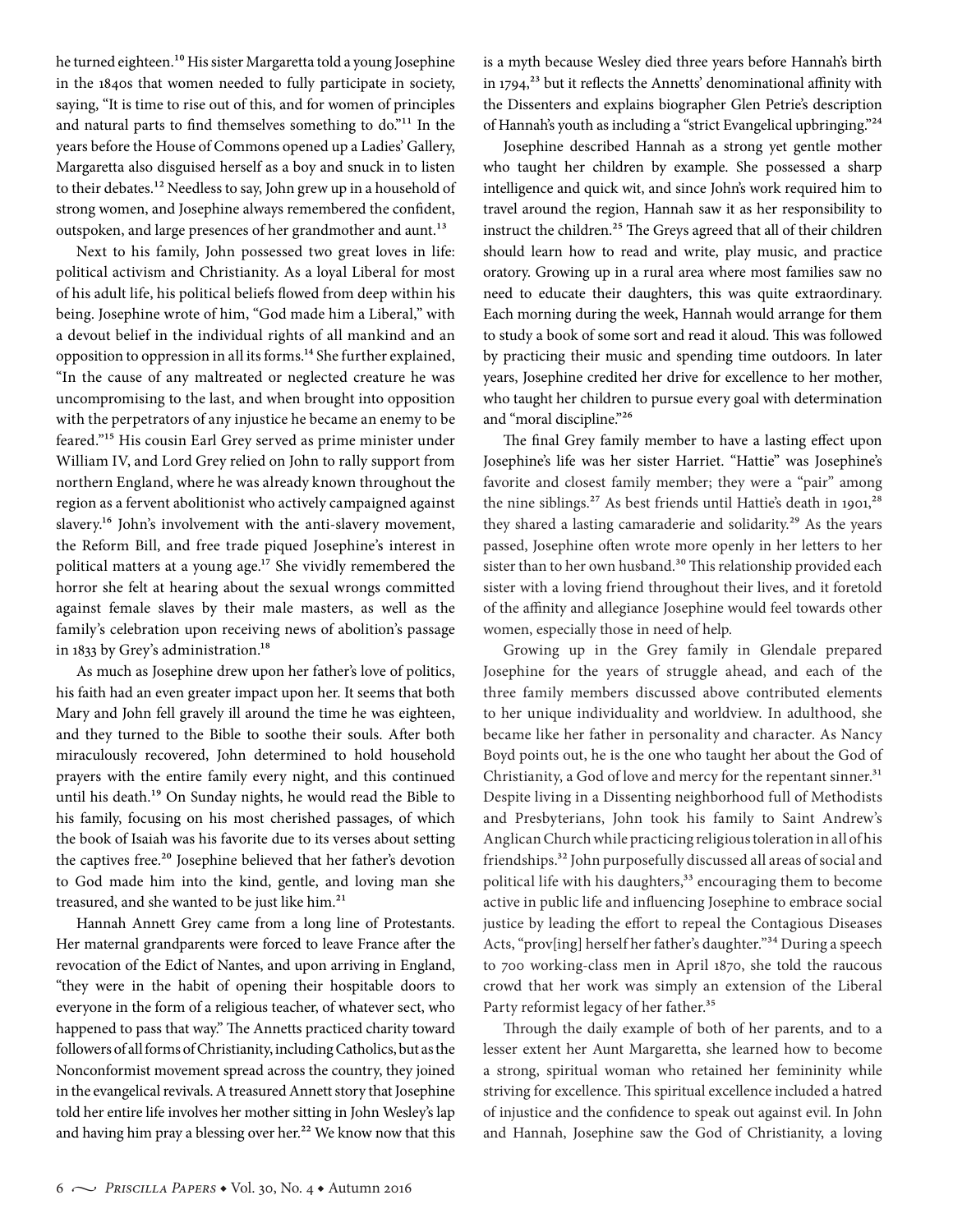being who actively worked in the daily lives of humankind to defeat evil and effect transformational change. Their "religious beliefs provided the basis for social action and the language in which affection was expressed in the Grey family."<sup>36</sup> They were Anglicans, yet they held firm evangelical leanings and practiced hospitality to Christians from all denominations, including Catholicism.37 Josephine also witnessed a healthy marriage where both partners supported each other in their political beliefs, and this birthed in her a desire to find a like-minded mate of her own.38 Similarly, their love for their children, including Josephine, manifested itself in part as valuing all of their children's gifts and abilities equally.<sup>39</sup> Finally, Josephine found strong allies in her mother, her aunt, and her sister Hattie, who served as a part of her support network for the rest of her life by encouraging her to fight for greater rights for women.<sup>40</sup>

#### **Developing A Faith of Her Own**

Josephine's early religious experiences while growing up in the Grey family laid a solid spiritual foundation for her Christian faith later in life. She thanked God for her father's insistence on attending church every Sunday, but the pastor's limited knowledge of God left her wanting to know more.<sup>41</sup> This led her to attend local Methodist chapel services as a teenager, where she witnessed a revival that emerged during the visit of a circuitriding Wesleyan evangelist. It was during one of these meetings that she felt the power of God fall upon her for the first time.<sup>42</sup> Yet despite this religious encounter, she still felt that the world was "out of joint," and she continued to be haunted by its injustices, the "cruelties practiced by man on man, by man on woman."<sup>43</sup> Why were women so oppressed in their supposedly liberal society? How could "Christian England" justify its maltreatment of the Irish and other subject peoples, and why were the local clergymen unable to answer her hard questions about God?<sup>44</sup> This inner turmoil consumed Josephine at age seventeen when she entered into an experience reminiscent of Thomas Aquinas's "dark night of the soul."<sup>45</sup> For an entire year, she asked God to explain why his creation had become so evil. She wanted God to reveal himself to her, telling her of his heart for the world and giving her direction and peace. Finally, she wanted to know her position in him.46

Josephine later compared her spiritual crisis to Jacob wrestling with an angel.<sup>47</sup> In the end, after listening to this "child wrestler" for an entire year, Josephine believed that God visited her, making her keenly aware of his "overwhelming presence" and flooding her soul with peace and reassurance. Josephine now felt safe in him, and her heart for the world changed as well.<sup>48</sup> Josephine wrote, "He did not deny me the request of His own heart's love for sinners, and when He makes this revelation He does more; He makes the enquiring soul a partaker of His own heart's love for the world."49 She emerged from this experience with a renewed faith and a compassion for those in need; her God was One of love and justice, and she never doubted this about him again.<sup>50</sup>

Now secure in her relationship with God, she began to look for an earthly partner, and she found one in George Butler.

#### **Christian Brother, Soulmate, and Friend**

George Butler was born in Harron on June 11, 1819, the oldest of ten siblings.<sup>51</sup> The Butlers were not an aristocratic family, but they were educated and well-respected.<sup>52</sup> His father served in the ministry and wanted his son George to follow in his footsteps, but despite going through ordination, George felt no calling from God to do so at that time.<sup>53</sup> His mother Sarah, a Quaker, raised him to support equality for men and women.<sup>54</sup> Josephine met George in 1848 during his tutorship at the University of Durham.55 During his time in college, he avoided bad company and, much to Josephine's relief, remained chaste.<sup>56</sup> Most important for her, he loved Jesus Christ and spoke openly of his faith. His faith informed the most striking feature of his personality, his integrity. Out of this flowed all of his other commendable traits: devout loyalty to those he loved, his gentle spirit and mercy, and a passion for excellence and truth.<sup>57</sup>

Probably due to the nine-year gap in their ages, Josephine's early letters suggest a reverence for George as a father figure, but he quickly rebuffed this and encouraged her to view him as her equal partner. He refused to make decisions for her: she must allow God to guide her choices, clinging to Jesus Christ and his promises for her life.<sup>58</sup> During their engagement, George wrote his beloved frequently. These letters reveal a consistent theme of thankfulness for her, affirmation of her independent spirit, and the incredible gifts he believed God gave her. In one letter, George even wrote that she would be able to succeed without him.<sup>59</sup> He anticipated their marriage to be "a perfectly equal union, with absolute freedom on both sides for personal initiative in thought and action and for individual development."60 They were married at Dilston on January 8, 1852.<sup>61</sup>

The Butlers were indeed well-matched. They loved each other dearly; all of their correspondence repeatedly expresses this devotion. They delighted in each other's company, and near the end of her life, Josephine reminisced about the long carriage rides they often took during their first two years of marriage.<sup>62</sup> Uncharacteristically of this era, George agreed with his wife's feminist goals; they were "instinctive to him," especially equality for all humankind.<sup>63</sup> Early on, he saw his role as supporting her and cheering her up in bad times, and this included the "united work of bringing up our children."64 He was even willing to let his wife become the leader and public face of the repeal movement, while he performed a quieter role. For this she thanked him, writing in an 1869 New Year's Eve letter, "I feel deeply how good it is of you, dearest, to lend me to this work."65 In a letter to Josephine several months before their marriage, George encouraged her to depend on his physical strength at all times, but added "in other matters I think you are more capable of giving me aid than of borrowing it."66 This loving, supportive role came at a cost, however: Josephine's political activities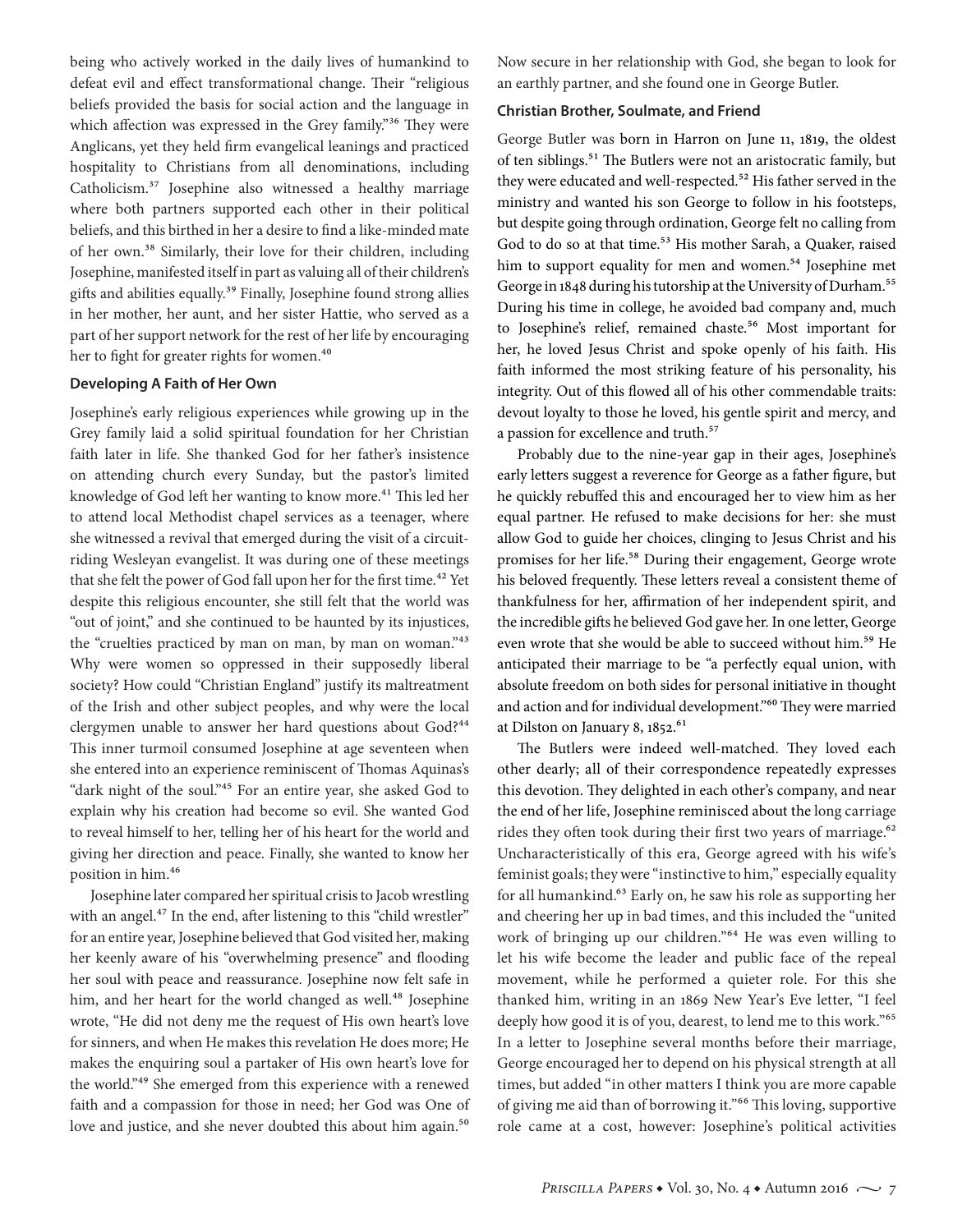prevented George's promotion in the Anglican Church during his later years, but he refused to let it bother him.<sup>67</sup> He also never complained about her many absences, so she felt that the least she could do was to help nurse George in his ill health during his last sickly years.68 At the time of his death in 1890, he remained the "light of [her] life."69

George Butler's unequivocal support for Josephine was one of the primary factors in her success, and its importance cannot be overstated. "She could trust him utterly to sympathize with and support her," for George firmly believed that justice would eventually prevail, and sometimes in her darkest hours, Josephine needed to lean on this optimism for encouragement.<sup>70</sup> She told Millicent Fawcett that she would not have been able to lead her crusade "if I had not had such a man as my fellow worker and supporter." The story of her decision to enter the world of politics highlights this statement. During the fall of 1869, Josephine wrestled with the question of how to proceed regarding the Contagious Diseases Acts: was God calling her to lead the fight for their repeal? Fearing George would try to stop her due to his concern for her personal wellbeing and the inevitable attacks she would suffer, Josephine wrote him a note telling him of her conviction that this was God's will for her life. He spent a few days contemplating this course of action, not sharing any of his thoughts about it. Finally, on the third day, he communicated his decision with the words: "Go! and God be with you!"<sup>71</sup> With George's support secure, she needed the strength to challenge the Acts, and she found it in her relationship with God.72

The last crucial area of harmony between the Butlers involved their mutual faith. George and Josephine shared nearly identical theological opinions.<sup>73</sup> They agreed on the truth of Christ's teachings; his "actions and sayings were . . . revolutionary."74 Josephine described George and herself as "rebels for God's holy laws."75 They placed special emphasis on the cross and Christ's sacrifice there, referring to it as "the most real of all realities."76 They loved to read the Bible together and discuss the meaning of Gospel stories.<sup>77</sup> Josephine's relationship with George molded and strengthened her religious zeal throughout the years, and the spiritual lessons learned and conclusions she formulated over time occurred in this context. It was a personal faith they built together.

#### **Later Formative Religious Experiences**

Three remaining events that molded Josephine's Christianity later in life must be described before we delve into a more concrete description of her religious beliefs. During the first years of her marriage to George, who was now part of the Oxford faculty, Josephine chafed at the misogynist sentiments of the vast majority of his colleagues in the Oxford community. She often found herself as the only woman in a group of intellectuals; it was difficult for her to remain silent when George's colleagues discussed issues on which she held strong opinions.78 Josephine wrote that silence seemed to be their charge to women, even when confronted by injustice;<sup>79</sup> "every instinct of womanhood within me was already in revolt against certain accepted theories in society, and I suffered as only God and my faithful companion could ever know."80 Josephine took this lesson away from her trial in the masculine world of Oxford: "to speak little with men, but much with God."81

A second defining moment involved her five-year-old daughter Eva's tragic death in 1864. Upon returning home one evening from a night out, the Butlers were walking into their foyer when their four children ran to the top of the stairs, and little Eva tripped and fell over the banister, plummeting to her death.<sup>82</sup> Josephine described her only daughter's fatal accident as the first major test of her faith since her "dark night of the soul" at age seventeen.<sup>83</sup> Despite this cruel misfortune, Josephine emerged with a deeper trust in God's love and provision; she credited her strengthened faith to feeling his close comfort throughout her grief.<sup>84</sup>

Just over a year later, hoping to put her faith in action by ministering to those who had suffered as she had since Eva's death, Josephine visited the Brownlow Hill Workhouse for the first time.<sup>85</sup> This final life-changing experience brought her faceto-face with over 200 of Liverpool's outcasts, all of them women; she wrote that her heart broke for them. Josephine immediately joined in their oakum-picking work, which required hardened hands that she, as a middle class lady, did not have. After laughing at Josephine's inability to keep up with the rest of women (she laughed too), they began to tell her their stories, and Josephine began to share the Gospel with them as they opened up to her. At the end of her visit, she promised to return and encouraged them to memorize scripture so that they might discuss it. Her second visit witnessed a young women's recitation of John 14; as she spoke, the entire room quieted to listen. Upon finishing, Josephine entreated all of them to ask God for forgiveness of their sins, and the entire group fell onto its knees in supplication, praying and weeping as they called out to God. Josephine later wrote that their cries reached "to the heart of God."86 Catherine Lynch, a former prostitute, thanked Josephine for ministering to her and said, "you wants to make us love God as you do yourself."87 Josephine's encounter at Brownlow Hill strengthened two related areas: her confidence in her ability to reach out to other women, and her resolve to fight for the betterment of their lives. She had finally realized the elusive call of God for her future.

Despite its complexity and evolution as her life continued, the Christian faith Josephine practiced with such whole-hearted devotion can be divided into three main components: study, prayer, and action. As a lifelong student of the Bible, she spent countless hours reading her favorite stories and the lessons that accompanied them. Anyone in Josephine's presence quickly learned that she was familiar with all of scripture,<sup>88</sup> with a particular love for the Gospels.<sup>89</sup> From these Gospels she studied the life of her mentor and friend, Jesus of Nazareth, whom she wrote about extensively. The biblical texts also compelled her to pray, and this prayer life became one of her main outlets for dealing with problems, pain, and suffering. Finally, she interpreted the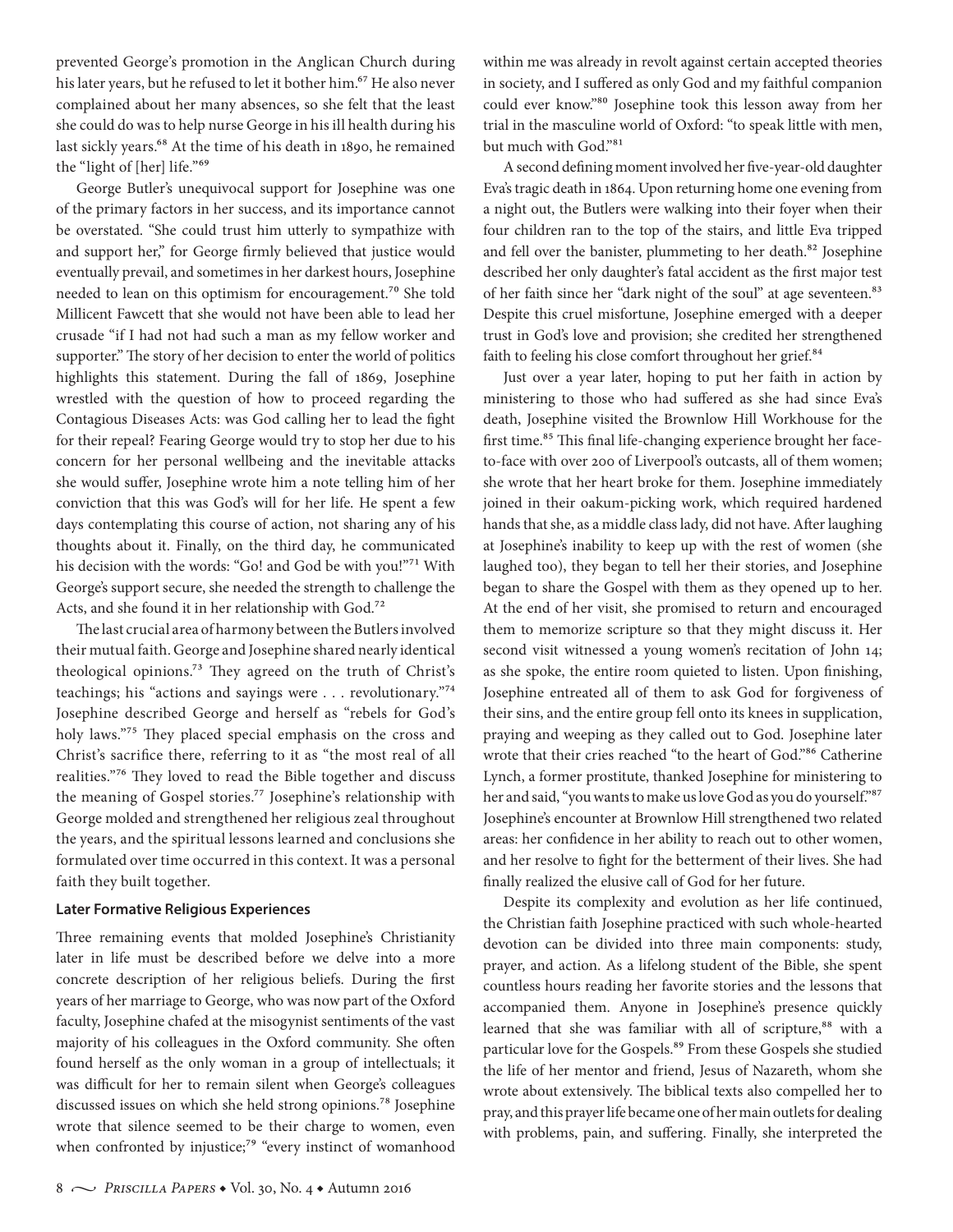teachings of Jesus Christ as a call to action, living a life of service on behalf of social justice for the poor and powerless in society, especially women. For Josephine, Jesus was the perfect man, and his interactions with men, women, and children set an example for all to follow.

#### **Study, Prayer, and Action**

One of the frequent themes of Josephine's writings was her love and reverence for Jesus Christ. In him, she found a personal savior, teacher, and liberator: "He is Very God, and that He was, in human form, the Exponent of the mind of God to the world."90 She listed several reasons for this love: Jesus was born of a woman only; he was respectful and loving of women; he healed their feminine maladies; and he forgave even the most grievous of their sins.<sup>91</sup> Also, Mary of Bethany was arguably his closest friend. Josephine and George both regarded Christ's crucifixion and resurrection as the central event in world history, setting an example of selfless sacrifice on behalf of others.<sup>92</sup> This death and resurrection empowered sinners to throw off the bondage of sin by seeking God's forgiveness through Christ's sacrifice and being freed of their evil ways. When asked by a committee member how she would endeavor to get more people to join her cause against the Contagious Diseases Acts, she told the Royal Commission in 1871, "By showing them the example of Christ."93 This example included her favorite characteristic of Jesus: his liberation of women.

Because Jesus shared some of his greatest thoughts and most intimate moments with women,<sup>94</sup> Josephine opened her treatise *Woman's Work and Woman's Culture*, written in 1869, with these words: "Among the great typical acts of Christ, which were evidently and intentionally for the announcement of a principle for the guidance of society, none were more markedly so than His acts towards women."95 Later in her introduction, she listed three specific examples of stories from the Gospels that dealt with the liberation of women. All of them involved his reaching out to women, even when it was socially unacceptable. The love he showed them empowered the women to live fuller lives and told the world that God saw equal worth in women as well as men.<sup>96</sup>

For Josephine, Jesus Christ affirmed "the principle of perfect equality . . . as the basis of social philosophy," in the way he treated all of those around him.<sup>97</sup> By rejecting the misogynistic social norms of his time, Jesus's "acts towards women" all involved raising their status in society and giving them love, hope, and purpose.<sup>98</sup> This transformation of women should have altered "men's treatment of women from that time forward," but instead, men refused to follow Christ's example and misapplied his teaching in order to protect their paternalistic order.<sup>99</sup> The example Jesus set in his interactions with women was one reason she considered it a joy to serve him, and her feminism was born from her desire to emulate this example.<sup>100</sup> Another joy was her love of spending time with him in prayer.

Prayer served as the foundation of Josephine's Christianity.<sup>101</sup> It was "direct converse with God."102 As a joyful "communion with a Friend,"<sup>103</sup> Josephine emphasized spending time with God in prayer, especially during her later years, and believed in God's power to guide, protect, and grow her through these times of meditation.104 Prayer revealed God's will, and once his divine purpose was imparted, she felt empowered to perform his work.<sup>105</sup> This revelation also gave her greater compassion for those who were suffering and in need, writing, "He makes the enquiring soul a partaker in His own heart's love for the world."106 Three years before her death, Josephine told her friend Fanny Forsaith in a 1904 letter that the Holy Spirit guided her in prayer, quoting from Rom 8 and asserting that "all my life . . . I have found the only teaching to be that of the Spirit of God."107

The importance of prayer in her life was emphasized by her biography of Catherine of Siena, the fourteenth-century Italian saint. A reader of this work will quickly realize that Josephine loved Catherine because they shared so many similar qualities and passions. Catherine urged Pope Gregory to join her crusade to reform a corrupt church failing to live as Christ commanded.108 She rejected the social stigma of ministering to prostitutes, encouraging them to reject their old, sinful ways and be transformed by returning to "the wounded side of the Son of God."109 Finally, Catherine and Josephine shared a love of prayer. Josephine told her friends that Catherine's secret was "the constant converse of her soul with God," and the biography

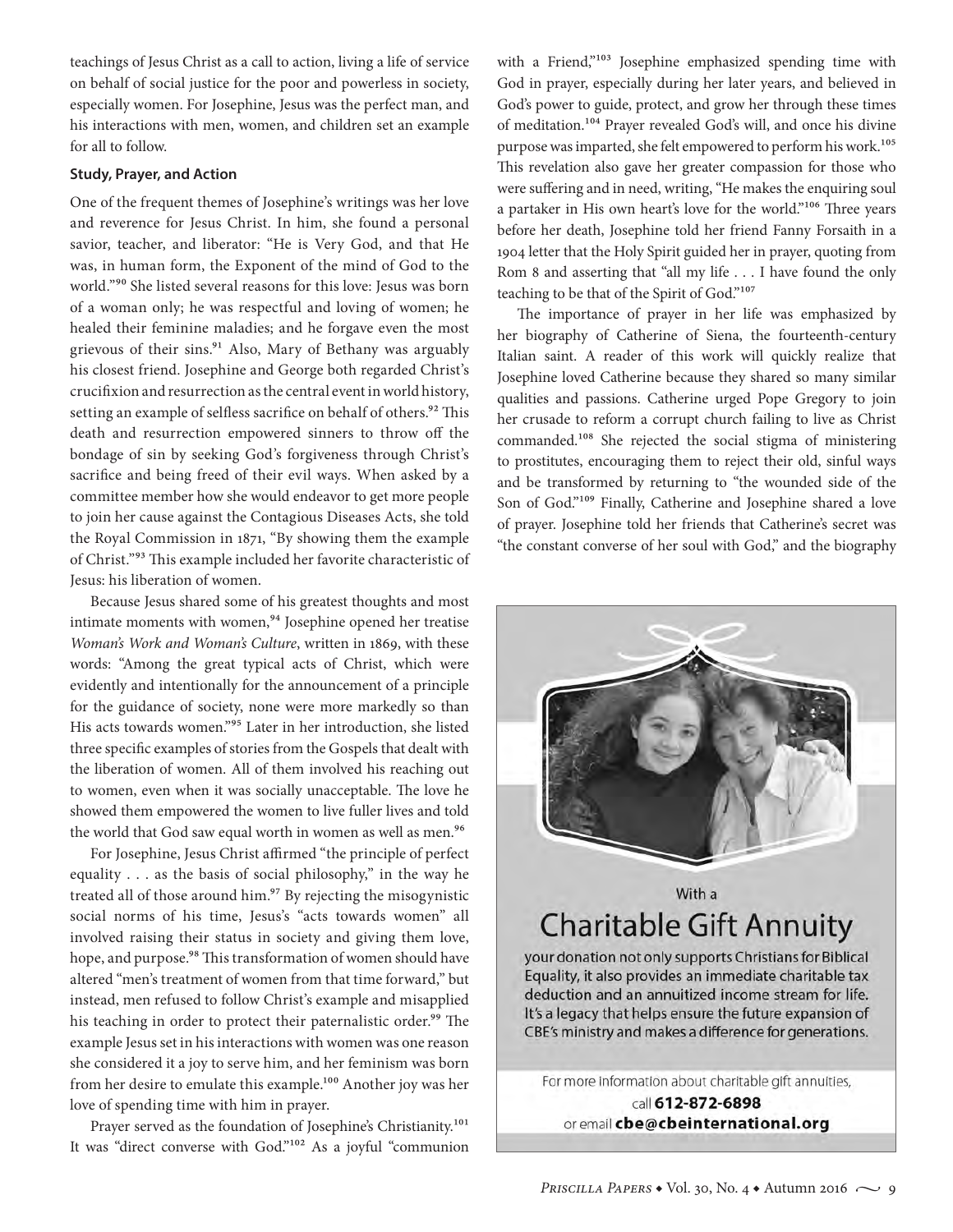contains numerous prayers that Catherine lifted up to God, ones that are, at times, strikingly similar to Josephine's own.<sup>110</sup> When confronted with criticisms about Catherine of Siena's messages from God, Josephine encouraged skeptics to devote their lives to prayer as she did, writing that God would speak to them in the same manner as he did with Catherine.<sup>111</sup>

Josephine strove to practice what she preached about prayer

both in private and in public. One night in the fall of 1887, when George was ill and Josephine thought his life would end soon, she went into the next room and turned to God for solace. She asked him to spare her

husband's life for another season of being together. She wrote that God's promises suddenly began to go through her mind, and she soon felt peace return to her soul, responding in the darkness, "Lord, I believe." George's condition improved dramatically overnight, and she celebrated this with thanksgiving, believing his better health to be a miracle.<sup>112</sup> Due to her constant battles with sickness, there were many similar instances throughout her life.

In Josephine's mind, prayer played a crucial part in her crusade against the Contagious Diseases Acts. The crusade began with "a series of devotional meetings,"113 and it soon led to regular prayer meetings held on behalf of the repeal cause.<sup>114</sup> Before she appeared in front of the Royal Commission in 1871, she prayed that God would distract the members who favored the Acts and confuse their deliberations in order to strengthen her comments before them.<sup>115</sup> After Josephine's appearance, Mr. Peter Rylands, a Commissioner, wrote to a friend about her testimony: "I am not accustomed to religious phraseology, but I cannot give you any idea of the effect produced except by saying that the influence of the Spirit of God was there."116 During the House of Commons debate on the repeal of forced examinations in April 1883, Josephine set up continuous prayer services led by clergy from all denominations,<sup>117</sup> and after the repeal passed, she credited their faithful prayers as one of the main reasons God gave them the victory.<sup>118</sup>

Josephine's habitual devotions of study and prayer spurred her to action. After the Acts were extended to eighteen towns across England in 1869 and it became clear that the government was determined to continue enforcing this "great wickedness," she asked God to give her an eternal hatred of "injustice, tyranny, and cruelty," accompanied by "divine compassion . . . for the love of souls."119 She needed these attributes because she saw her calling as "descend[ing] into the darkness."120 Josephine believed that the devil worked against her personally as the leader of the National Association, but she took this as affirmation that she was, indeed, in God's will.<sup>121</sup> This action specifically focused on improving the lives of the most shunned and destitute women in England, the prostitutes.

During Josephine's testimony to the 1871 Royal Commission, a committee member asked her how she viewed the women under her protection at her House of Rest, and Josephine replied, "As my friends."122 In her corner of God's kingdom, the lowly female prostitute was equally valuable to the respected male defender of England.123 Even before they joined the fight against the Contagious Diseases Acts, Josephine and George opened their first House of Rest in 1867, not long after her experience at the Brownlow Hill Workhouse, with thirteen beds available for the

> "outcasts."124 They refused to discuss the "sinful" pasts of the women, many of them victims of neglect or abuse, and focused on the love of God as the only means of redemption and transformation in their

lives. Both of the Butlers took care of their charges physically, emotionally, and spiritually, looking for opportunities to share the Gospel message.<sup>125</sup> Their firm belief was that the state could never achieve the goal of changing the behavior of humankind. Only God could do that, thus their united call to turn to Christianity for transformation.<sup>126</sup>

For the Butlers, the Contagious Diseases Acts highlighted the dire need for change in the hearts of all English men and women. Josephine, especially, saw the Acts as the government's capitulation to the sex trade. By regulating prostitution and vice instead of combating them, the state implicitly offered its support.<sup>127</sup> Most offensive to Josephine and millions of others were the forced examinations of women suspected of prostitution; men received no such treatment. In Josephine's opinion, the Acts represented a sexist double standard emblematic of the lesser status of women in English society. Unable to work outside the home, poor women were forced to turn to prostitution to provide for themselves and their families.<sup>128</sup> She also opposed the Acts because the regulation system imposed by the legislation "hardened women," denigrating them to a life of prostitution with no hope of improving their status and having the opposite spiritual effect she desired for them: the opening of their hearts to a relationship with God.<sup>129</sup> For Josephine, "religion and social justice were one," and it is clear that her "feminism and radical politics in general were driven by her Christian faith," specifically the lessons taught by Jesus Christ.<sup>130</sup>

#### **Feminist Christianity**

Feminism calls for a "rebalancing between women and men of the social, economic, and political power within a given society, on behalf of both sexes in the name of their common humanity, but with respect for their differences."<sup>131</sup> This perfectly describes Josephine's desire for modern society. She rejected the common belief of "women as 'relative creatures,' who were defined by familial relationships with men," and advocated autonomy for women in both the public and private sphere.<sup>132</sup> "Josephine as a Christian feminist held that men and women were equals," and this flowed from the spiritual principles she gleaned from her biblical knowledge and prayer experiences.<sup>133</sup>

As we have already seen, her main source of inspiration and empowerment was the life of Jesus Christ; she believed he called

## **Josephine saw no misogyny or sexism in the words of the Apostle Paul, only liberation.**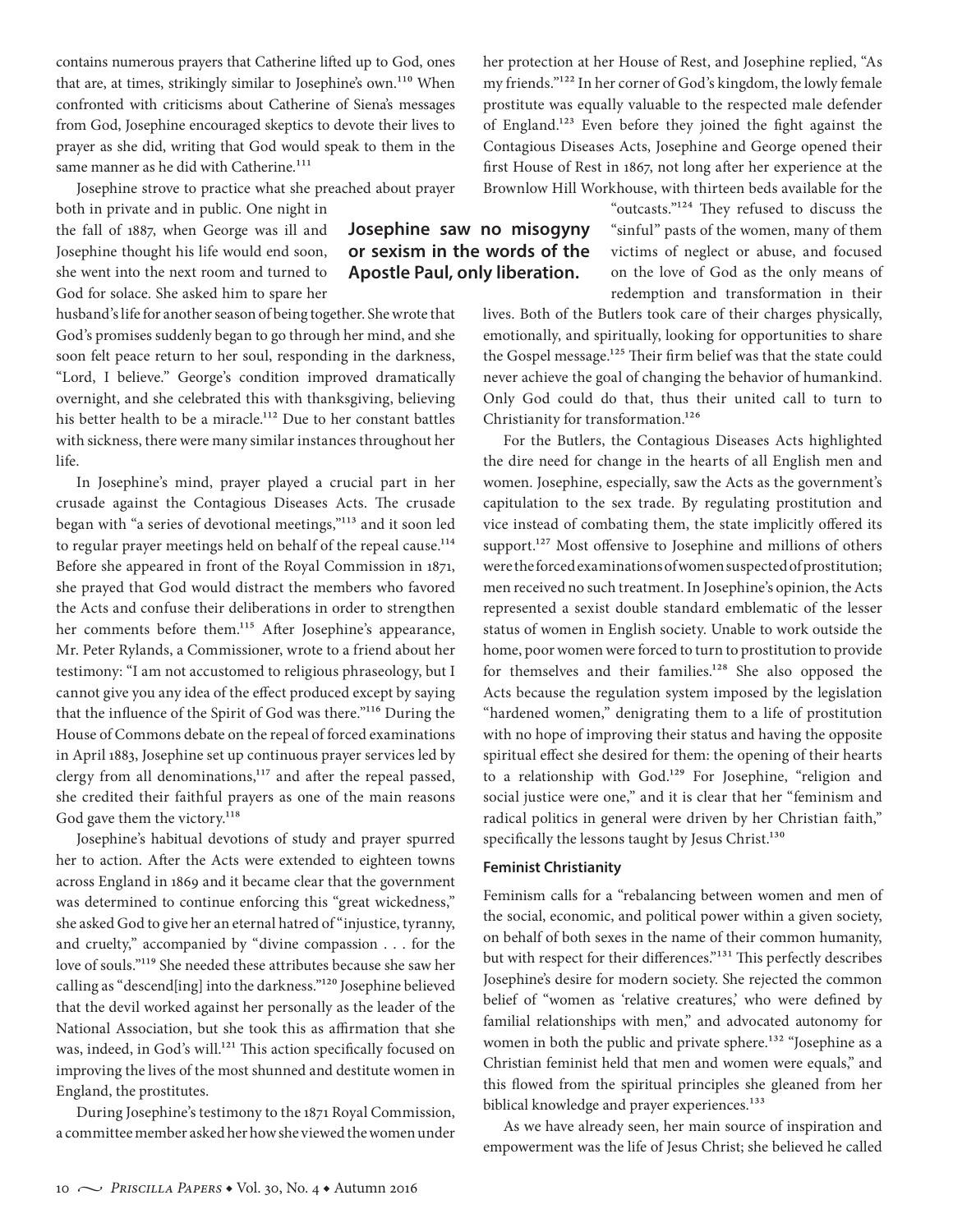her to improve the lives of women worldwide by fighting for greater socio-political freedoms. And all of this helps explain the "minefield" of confusion about her religion $134$  because Josephine modeled her life's work after Christ's, interpreting his example of ministering directly to women in need and empowering them with equal worth as a direct command to her personally for a life of feminist action. Her Christocentric faith disproves Olive Anderson's contention about religion playing no major part in the feminist movement. As Josephine wrote in her introduction to *Woman's Work and Woman's Culture*, "I appeal to Christ, and to Him alone" for the foundational truths upon which collective society and individual lives should be built."135 But not all scripture seems to empower women as strongly as Josephine believed, especially several of the Pauline passages in the NT, so how did she reconcile these disparate verses with her Christian feminism?

Josephine repeatedly used scripture to defend her cause, quoting extensively not only from the Gospels, but also from the book of Acts and the Pauline Epistles of Galatians, Ephesians, and Philippians. Considering that Ephesians contains the strongest submission passages in the NT, this might seem surprising, but Josephine saw no misogyny or sexism in the words of the Apostle Paul, only liberation. In fact, she loved Paul and related to his suffering on behalf of a higher purpose. "Like Paul before Nero," Josephine felt God's power as she testified before Parliament regarding the Acts.136 When her letter-writing increased as her aging body became less fit for activity, she told her grandson in 1905 that Saint Paul's example encouraged her. Just as Paul wrote her favorite NT letters of Ephesians, Philippians, and two to Timothy from prison, so her health imprisoned her to bedrest while she continued her fight for women's rights, such as repealing the Contagious Diseases Acts in India and supporting women's suffrage, through letterwriting.<sup>137</sup> She believed that God made her strong "like Saint Paul" so that she might pursue her crusade, counting it an honor to be used by God just as he used Paul.<sup>138</sup>

Contrary to Helen Mathers's claim that "Josephine magisterially dismissed St Paul's claims to be the authority on women's position in the church," Josephine also loved Paul because he agreed with Christ's teachings that women deserved equality.139 Both men and women could serve in leadership in the church, so Paul gave instructions for prophetesses on how to behave and clothe themselves.<sup>140</sup> He told husbands and wives to submit to one another in the verses preceding the Ephesians language about submission of women to their husbands, and he wrote to the Galatians that there is neither "male nor female, Jew nor Greek" in God's kingdom. Josephine argued that Paul's words built upon a legacy of female empowerment throughout Judeo-Christianity. In the OT, the prophet Joel wrote that both sons and daughters would prophesy, and both servants and handmaidens would receive God's Spirit. On Pentecost Sunday, the Holy Spirit fell on both men and women, and the Apostle Peter quoted the Joel passage in his address to the multitude in Jerusalem that saw 3000 people become Christians.141

#### **Problems with the Established Church**

For Josephine, "all things were possible" with God, including equality between the sexes and the end of vice in society, but this brings us to an obvious question for her: why the discrepancy in the church and "Christian" society at large between men and women over the centuries?<sup>142</sup> Her letters and journal entries indicate that she would argue the following: the problem was one of application and misunderstanding by the leadership of the church since the fourth century. The church ever since has purposefully glossed over the empowerment verses and subjugated women to a lesser place than what Jesus Christ and the early church intended by taking the submission passages out of context. Paul was referring to marital roles and responsibilities, not a person's societal status or inherent worth. The overall message of Christ's teachings and the letters of Paul liberated women from second-class status and empowered them to live in the fullness of life. This perceived failure to implement the purposes of God for women, and society as a whole, by the church leads us into a discussion of the role the church as an institution played in Josephine's crusade.

Despite being the wife of an Anglican Canon, Josephine infrequently attended Anglican church services. She held "no concept of religious discipline," at least in the formal sense. She refused to become a member of any church, relying instead on her strong personal connection with God for spiritual guidance.<sup>143</sup> In fact, she had no desire to hear God's voice being spoken through other Christians. She wanted to hear his voice personally, and by earnestly seeking him, she often found the instruction she was seeking.144

Josephine also expressed profound disappointment in the church's failure to meet the needs of the poor and hurting. During the last six years of her life in Cheltenham, from 1900 to 1906, she lived in a house where a prostitute rented the downstairs room. Josephine longed to share God's love with this woman, but her sickness prevented her from reaching out. This led her to write to Fanny Forsaith about her anger at "Evangelical Protestants" for not wanting to know about the dark side of their own culture, and by insisting on ignorance, refusing to heed Christ's call to help the lowest in society. Josephine even described the churches in Cheltenham as being "a nightmare" due to their deadness and hypocrisy.<sup>145</sup>

Despite her frustration with the Established Church in England, Josephine still looked to the Christian community to be her biggest supporters, hoping for unity in their opposition to the Contagious Diseases Acts. Josephine wrote, "My great hope is from the Christian Churches, setting aside all differences and combining against a moral heresy which threatens the foundation of religion and virtue."146 She cultivated her relationships with multiple denominations and movements through her wide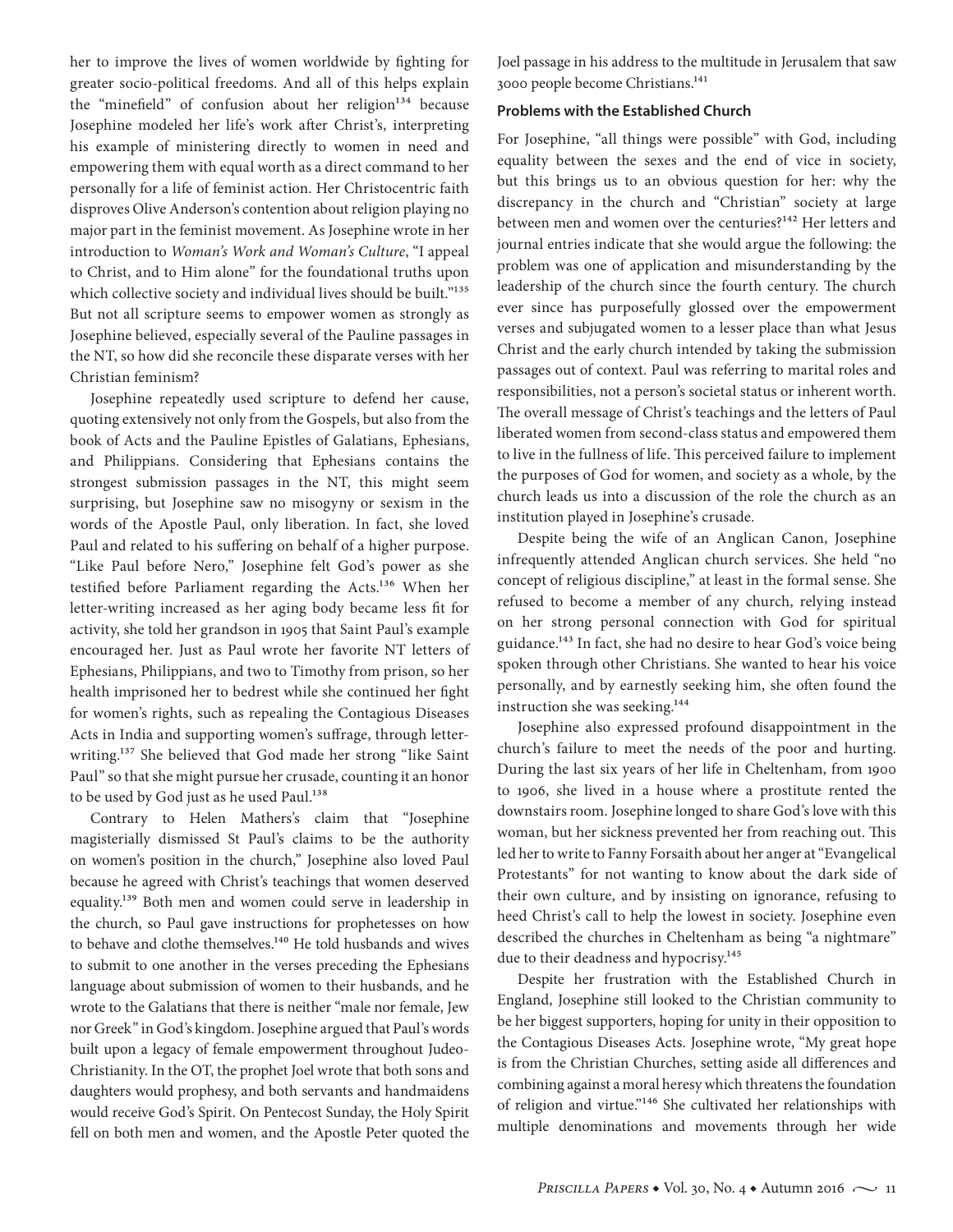range of friendships with leaders from each of these Christians sects, including Catherine Booth of the Salvation Army and Cardinal Henry Manning, the Archbishop of Westminster.<sup>147</sup> In 1883, Josephine wrote about the characteristics she cherished of each group: the Quakers with their silence and peace; the reverence of the Anglicans, along with their beautiful worship services and liturgy; the passionate prayer and praise songs of the Free Churches; and the Salvation Army's fighting spirit and determination to save the lost.<sup>148</sup> This appreciation formed a "charity . . . broad enough to embrace Catholic, Calvinist, Latitudinarian, Quaker, or Jew as her brother in God. She was completely undogmatic, almost undoctrinal, and her Christian witness was her own life and compassion."<sup>149</sup>

Josephine's determination to unify the various threads of English Christianity were ultimately successful. Early on, the Primitive Methodists, Bible Christians, United Methodists, and Wesleyans joined her cause. Within a few years, the Baptists and Congregationalists also came on board. The last holdouts were the Scottish Churches and Anglicans.<sup>150</sup> Scottish church leaders were not fond of Josephine; she said they saw her as a "wild mad enthusiast who only did the cause harm," but she persisted in entreating them for support.<sup>151</sup> By 1873, the Free Church of Scotland, 700 Wesleyan clergy, and 1500 ministers from the Church of England had all signed petitions for repeal.<sup>152</sup>

For over a decade, Josephine and her National Association allies maintained their fragile coalition. The movement overcame a scare when, after Josephine had set up a committee of leaders to support the National Association's work and continue lobbying Parliament in November 1882, she called for a day of prayer and fasting in 1883, hoping to bring all denominations together in the unity of common prayer. The Unitarians and Anglicans balked at the inclusion of the Quakers and Evangelicals, some even refusing to participate due to the presence of these religious undesirables. This also bothered the committed atheists in her movement.<sup>153</sup> But despite this opposition, the February event proceeded, and the movement celebrated its first major victory two months later on April 20, 1883, when the bill to repeal the forced examinations of women passed, severely weakening the Acts.154 They were later fully repealed on April 15, 1886.<sup>155</sup> In typical fashion, Josephine gave God credit for the victory of her great crusade.<sup>156</sup>

#### **Evolutionary Christianity: Evangelicalism and the Church**

So how shall we describe the Christianity of Josephine Butler? Before an in-depth analysis can occur, we must review the religious context of her age. Throughout her life, we find the ongoing transformation of English Protestantism. The Evangelical movement, led by John Wesley and his fellow Dissenters more than a century before, went through a "metamorphosis" during the 1830s and 1840s as it adapted to the increasingly industrial culture.157 Wesley's call for a return to the fundamental teachings of Christ, ones Evangelicals believed the eighteenth-century Church of England had largely forgotten, had been accepted by most Christians.158 The Evangelical Nonconformists continued to emphasize the conversion experience, while giving greater importance to justification by faith (forgiveness of sins) and "new birth" (renewal from the fallen nature).<sup>159</sup>

This "popular religious movement" appealed to the "aspirations" of the working class, so the Anglican Church felt the need to respond.<sup>160</sup> By the late 1830s, it had finally begun to reform itself, recognizing that religion was increasingly "becoming an entirely voluntary act of social behavior."161 A huge shift was occurring, away from the universal church, where everyone attended worship services on Sunday, to the denominational church, where Britons were free to choose which form of Christianity they preferred (if they even chose one at all).162 Theologically, there were large gulfs between the various denominations, but in daily practice, the local laymen noticed no major differences between Methodists, Baptists, and Congregationalists. Josephine grew up during this period, and as the populace began to move away from its Christian faith, she felt the need to call it back to its foundational roots in the teachings of Christ.

Keeping this context in mind, we can see four main characteristics of Josephine's Christian faith, and the first was her mysticism. A Christian mystic receives instruction directly from God and tends to belong to a sect of similar-minded people. Josephine was "not a member of a sect . . . but [she was] undoubtedly a mystic."163 Her grandson wrote that her faith "was not a manifestation of a less cynical age; nor did it grow from my grandmother's powerful imagination and exceeding mental strength." Her "gift of faith was extraneous," one of those gifts given to only the "most favoured Christians of any period."164 As we have already witnessed through her stories of numerous, and often fantastical, religious experiences, she possessed a deep, intimate connection with God, but not with the church; her descriptions of Jesus Christ exemplify this dynamic.<sup>165</sup> Mysticism was unusual for a nineteenth-century Christian, and it probably explains part of the hesitancy by so many historians to discuss the specifics of Josephine's faith.

Because of the mystical nature of her Christianity, Josephine felt no need for any kind of church intermediary to guide her, making her unusual faith even more atypical. Her nondenominationalism was the second main tenet of her belief system, one that is somewhat complicated due to her openness to all sects of Christianity. She was inclusive without making a private commitment to any of them, personally nondenominational while being multi-denominational in her public crusade. This distinction is crucial to understanding how she led the repeal movement while practicing her unique form of Christianity. The disdain she held for the Established Church and its failures prevented her full participation in an organized Christian community, and it drove her to strengthen her individual relationship with the Lord.

The third quality was Josephine's Protestantism. Even though she welcomed Catholics into her cause, she refused to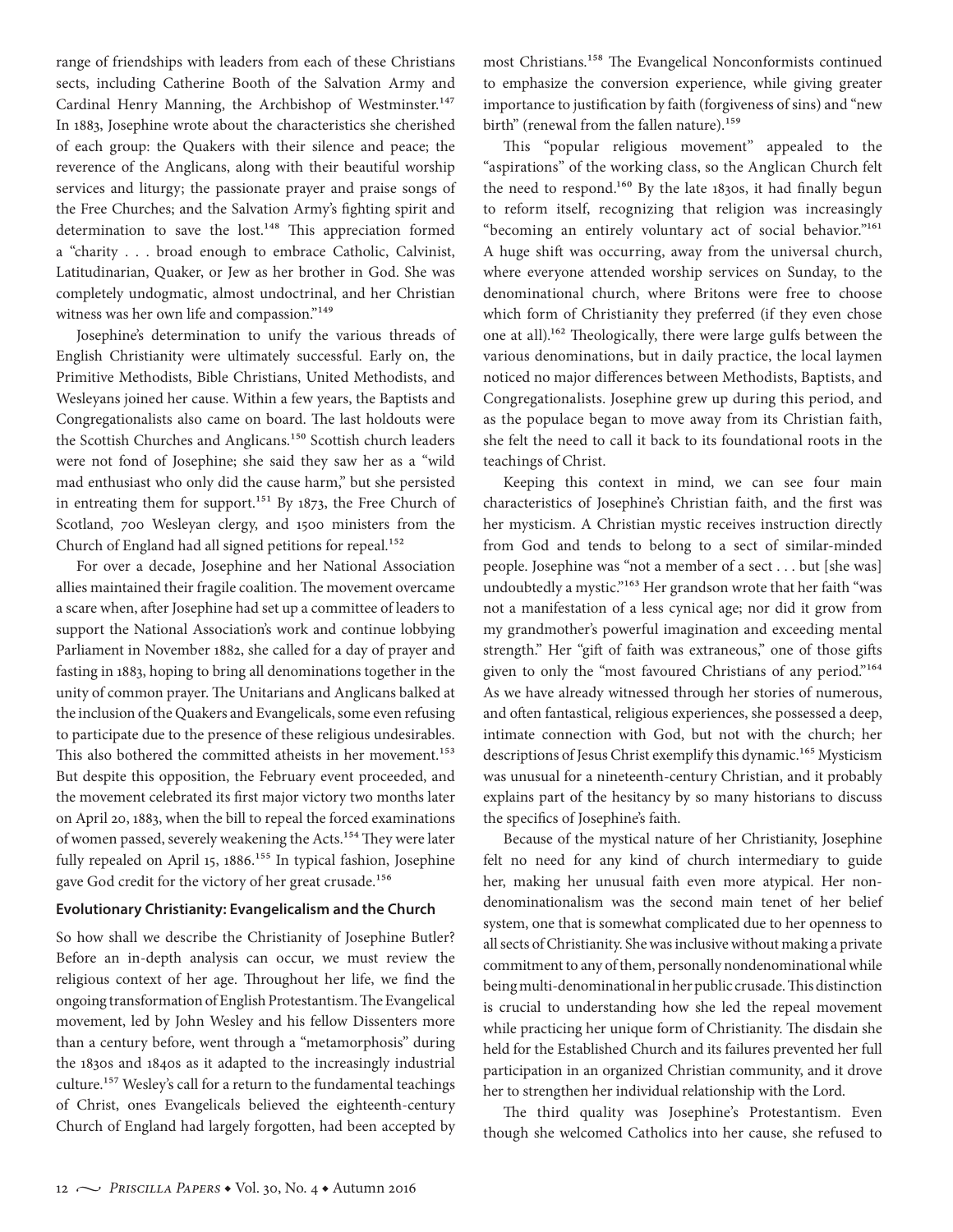adhere to the Catholic faith in her personal life because of the blind papal devotion she saw in many of her Catholic friends.<sup>166</sup> She also agreed with the importance to British nationalism of remaining Protestant, but not in the Anglican Church due to her evangelical leanings.

As a Protestant with an "evangelical upbringing,"167 Josephine believed in the centrality of faith through personal conversion, humble living, and support for social justice. This evangelicalism, which Nancy Boyd failed to address in her discussion of Josephine's faith, was the final characteristic of Josephine's Christianity, and its practical application fits within the four-part description of evangelicalism laid out by David Bebbington: "conversionism, the belief that lives need to be changed; activism, the expression of the gospel in effort; biblicism, a particular regard for the Bible; and . . . crucicentrism, an emphasis on the sacrifice of Christ on the cross."168 Josephine refused to dwell on the pious duties of the religious, which she called "worldly evangelicals." She drank wine, attended Sunday church infrequently, refused to criticize the faith of her friends, and remained purposefully ambivalent over contemporary theological issues.<sup>169</sup> Later in life, she was surprised to hear that some of her friends thought she was an Anglican because she went to church there. Her response: I went "out of a feeling of loyalty to my husband," and then she described herself as a Wesleyan who felt "not much sympathy with the Church."170 How should Christians behave and live their daily lives? For both Josephine and George, the early Church provided the way because it adhered to the "simplicity of Christ's teachings."<sup>171</sup>

#### **Conclusion**

Josephine Butler's birth between worlds, on the border of Scotland and England, provided a perfect analogy for her life and the complex personal worldview she developed over time.<sup>172</sup> She took up the spiritually evangelical and politically liberal legacy of her parents, building her personal Christian faith and its mystical connection with God upon their foundation. This intimate relationship, centered on the example and teaching of Jesus Christ, birthed her feminism. Through study, prayer, and action, it empowered her with the purpose and confidence necessary to shake off the social taboos of discussing prostitution and speak out about the need for greater women's rights and the repeal of the Contagious Diseases Acts.<sup>173</sup> The Christian influence of Josephine's mission proved that she intended to implement "moral and social transformations."<sup>174</sup> Her feminist Christianity suggested the ideal of a "'liberated' humanity" where a "God of justice and compassion" gave his followers "right thought" that led to "right action" in solving the problems of the world, an ideal she desired for all humankind.<sup>175</sup>

The Christian-based advocacy Josephine employed further empowered the feminist movement by giving women a greater voice in the public realm.176 Due to the closed workplace for women and lack of political rights during most of the nineteenth century, religion provided many women with a safe place to make

their voices heard and advocate on behalf of their causes.<sup>177</sup> How should men and women interact in modern society? The Butlers suggested that everyone should look to the teachings of "true Christianity" for guidance; true adherence to Christ's teachings would restore the equality, balance, and mutual respect necessary for a healthy society.<sup>178</sup>

Finally, Josephine enjoyed the complete support of her husband George, who provided love, wise counsel, and a gentle spirit enabling her to lead the repeal movement to victory.<sup>179</sup> Their relationship was a reversal of the Victorian norm: George provided peace and a listening ear at home for his wife without ever losing his masculinity or the respect of his friends.<sup>180</sup> Josephine attributed much of her success to their "mutual dependence."<sup>181</sup>

History remembers Josephine Butler as "a great founding mother of modern feminism."182 As an evangelical, she believed that God equipped her for her life's calling through the love and attention of her parents, her husband's unequivocal support, and the experiences she endured. This direct connection flowed out of her feminist Christianity, one where she claimed agency for her own spiritual well-being and power to transform the world, a world where women enjoyed much greater political influence and social status by the time she went home to be with her God.

#### **Notes**

1. Olive Anderson, "Women Preachers in mid-Victorian Britain: Some Reflexions on Feminism, Popular Religion and Social Change," in *Historical Journal* 12 (1969): 484.

2. Gail Malmgreen, "Introduction," in *Religion in the Lives of English Women, 1760–1930*, ed. Gail Malmgreen (Bloomington: Indiana University Press, 1986), 6.

3. Malmgreen, "Introduction," 1, 4.

4. Helen Mathers, "Evangelicalism and Feminism. Josephine Butler, 1828–1906," in *Women, Religion and Feminism in Britain, 1750–1900*, ed. Sue Morgan (New York: Palgrave MacMillan, 2002), 124–25.

5. Jane Jordan, *Josephine Butler* (London: John Murray, 2001), 2.

6. Josephine E. Butler, *Josephine Butler: an Autobiographical Memoir*, ed. George and Lucy Johnson (Bristol and London: J. W. Aerosmith, 1909), 13.

7. Mathers, "Evangelicalism," 124–25.

8. Butler, *Autobiographical Memoir*, 1.

9. Jordan, *Butler*, 6.

10. Moberly Bell, *Josephine Butler: Flame of Fire* (London: Constable & Company, 1962), 15.

11. Nancy Boyd, *Three Victorian Women Who Changed Their World: Josephine Butler, Octavia Hill, and Florence Nightingale* (New York & Oxford: Oxford University Press, 1982), 243.

12. Glen Petrie, *A Singular Iniquity: the Campaigns of Josephine Butler* (New York: Viking, 1971), 24.

13. Jordan, *Butler*, 6.

14. Butler, *Autobiographical Memoir*, 6.

15. Butler, *Autobiographical Memoir*, 7.

16. Jordan, *Butler*, 10–11.

- 17. Jordan, *Butler*, 13.
- 18. Jordan, *Butler*, 10–11.
- 19. Bell, *Flame of Fire*, 17.
- 20. Butler, *Autobiographical Memoir*, 8.
- 21. Jordan, *Butler*, 9.
- 22. Butler, *Autobiographical Memoir*, 5.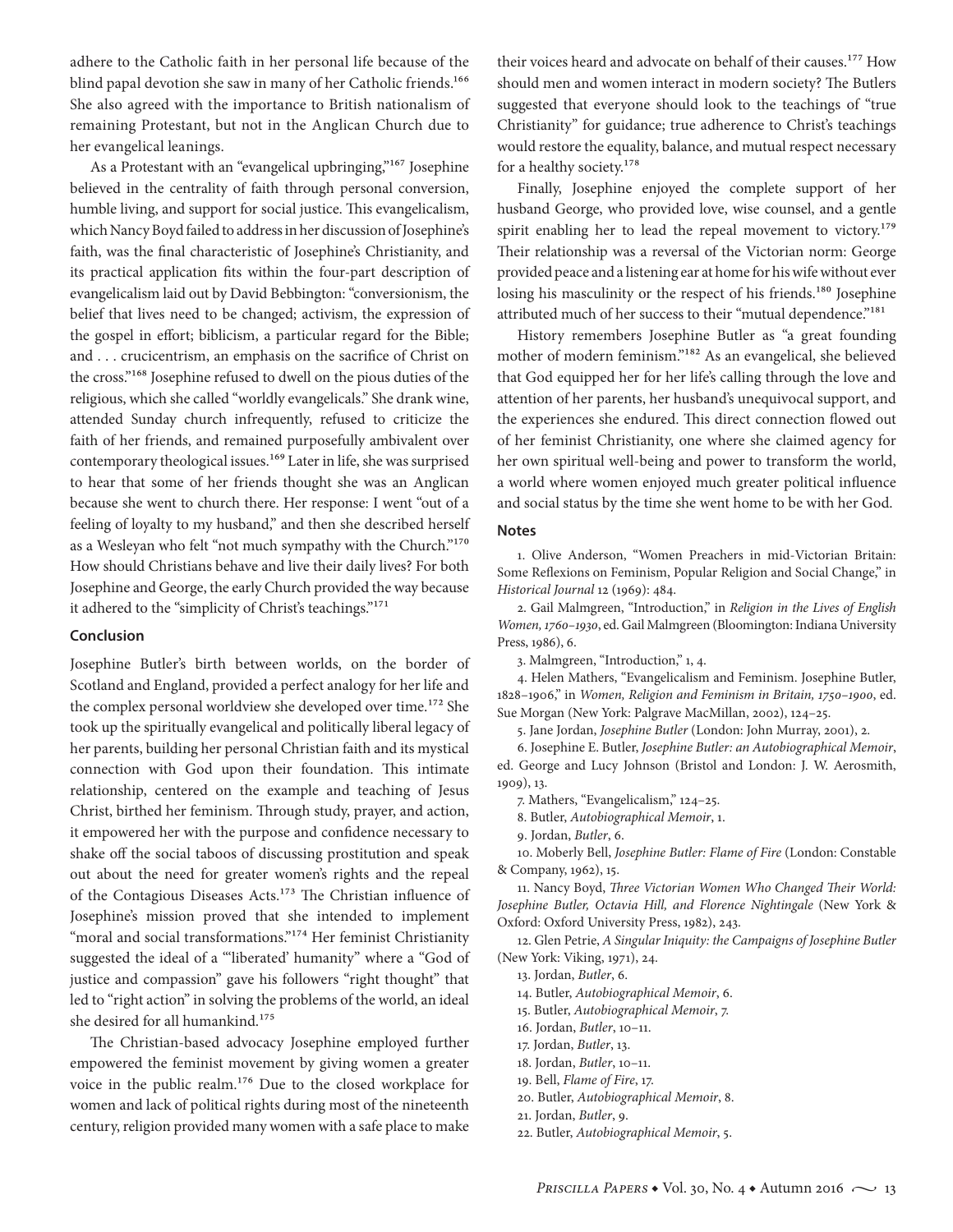23. Jordan, *Butler*, 7–8. 24. Petrie, *Singular Iniquity*, 24. 25. Jordan, *Butler*, 8. 26. Butler, *Autobiographical Memoir*, 12. 27. Butler, *Autobiographical Memoir*, 8. 28. Bell, *Flame of Fire*, 20. 29. Butler, *Autobiographical Memoir*, 8–9. 30. Jordan, *Butler*, 159. 31. Boyd, *Three Victorian Women*, 23. 32. Jordan, *Butler*, 16. 33. Jordan, *Butler*, 5. 34. Jordan, *Butler*, 104. 35. Jordan, *Butler*, 115. 36. Barbara Caine, *Victorian Feminists* (New York: Oxford University Press, 1992), 159. 37. Butler, *Autobiographical Memoir*, 15. 38. Butler, *Autobiographical Memoir*, 14. 39. Boyd, *Three Victorian Women*, 31. 40. Caine, *Victorian Feminists*, 157. 41. Butler, *Autobiographical Memoir*, 15. 42. Boyd, *Three Victorian Women*, 26. 43. Butler, *Autobiographical Memoir*, 15. 44. Jordan, *Butler*, 18. 45. Jordan, *Butler*, 19. 46. Petrie, *Singular Iniquity*, 28–29. 47. Butler, *Autobiographical Memoir*, 15. 48. Butler, *Autobiographical Memoir*, 16. 49. Butler, *Autobiographical Memoir*, 155. 50. Bell, *Flame of Fire*, 24. 51. Butler, *Autobiographical Memoir*, 18. 52. Butler, *Autobiographical Memoir*, 23. 53. Jordan, *Butler*, 28. 54. Jordan, *Butler*, 42. 55. Butler, *Autobiographical Memoir*, 20. 56. Butler, *Autobiographical Memoir*, 19. 57. Butler, *Autobiographical Memoir*, 17. 58. Jordan, *Butler*, 25. 59. Butler, *Autobiographical Memoir*, 22. 60. Butler, *Autobiographical Memoir*, 20. 61. Butler, *Autobiographical Memoir*, 25. 62. Butler, *Autobiographical Memoir*, 28. 63. Butler, *Autobiographical Memoir*, 34. 64. Butler, *Autobiographical Memoir*, 39. 65. Petrie, *Singular Iniquity*, 141. 66. Bell, *Flame of Fire*, 28. 67. Judith Walkowitz, *Prostitution and Victorian Society: Women, Class, and the State* (Cambridge & New York: Cambridge University Press, 1980), 121. 68. Jordan, *Butler*, 251. 69. Petrie, *Singular Iniquity*, 266. 70. Bell, *Flame of Fire*, 60. 71. Jordan, *Butler*, 109. 72. Petrie, *Singular Iniquity*, 266. 73. Boyd, *Three Victorian Women*, 54. 74. Butler, *Autobiographical Memoir*, 35. 75. Butler, *Autobiographical Memoir*, 99. 76. Butler, *Autobiographical Memoir*, 39. 77. Jordan, *Butler*, 253. 78. Butler, *Autobiographical Memoir*, 30. 79. Butler, *Autobiographical Memoir*, 31. 80. Butler, *Autobiographical Memoir*, 32. 81. Butler, *Autobiographical Memoir*, 33.

82. Jordan, *Butler*, 58. 83. A. S. G. Butler, *Portrait of Josephine Butler* (London: Faber & Faber, 1953), 53. 84. Butler, *Autobiographical Memoir*, 53. 85. Jordan, *Butler*, 67. 86. Butler, *Autobiographical Memoir*, 59–60. 87. Jordan, *Butler*, 68. 88. A. S. G. Butler, *Portrait*, 196. 89. A. S. G. Butler, *Portrait*, 208. 90. A. S. G. Butler, *Portrait*, 47. 91. A. S. G. Butler, *Portrait*, 58. 92. Butler, *Autobiographical Memoir*, 83. 93. Petrie, *Singular Iniquity*, 112. 94. Butler, *Autobiographical Memoir*, 83. 95. Butler, *Autobiographical Memoir*, 84. 96. Butler, *Autobiographical Memoir*, 85. 97. Butler, *Autobiographical Memoir*, 86. 98. Boyd, *Three Victorian Women*, 72. 99. Butler, *Autobiographical Memoir*, 85. 100. Butler, *Autobiographical Memoir*, 89. 101. Boyd, *Three Victorian Women*, 60. 102. A. S. G. Butler, *Portrait*, 45. 103. A. S. G. Butler, *Portrait*, 176. 104. A. S. G. Butler, *Portrait*, 179. 105. Boyd, *Three Victorian Women*, 63. 106. Butler, *Autobiographical Memoir*, 155. 107. A. S. G. Butler, *Portrait*, 175. 108. Josephine Butler, *Catharine of Siena: A Biography* (London: Dyer Brothers, 1878), 154–55. 109. Butler, *Catharine of Siena*, 81–82. 110. Butler, *Autobiographical Memoir*, 163. 111. Bell, *Flame of Fire*, 148. 112. Bell, *Flame of Fire*, 186. 113. Josephine Butler, *Personal Reminiscences of a Great Crusade* (Westport: Hyperion, 1911), 28. 114. Butler, *Autobiographical Memoir*, 135. 115. Jordan, *Butler*, 130. 116. Bell, *Flame of Fire*, 90. 117. Bell, *Flame of Fire*, 163. 118. Jordan, *Butler*, 236–37. 119. Butler, *Autobiographical Memoir*, 91. 120. Butler, *Autobiographical Memoir*, 88. 121. A. S. G. Butler, *Portrait*, 163–64. 122. Petrie, *Singular Iniquity*, 97. 123. Boyd, *Three Victorian Women*, 69. 124. Jordan, *Butler*, 76. 125. Jordan, *Butler*, 72–73. 126. A. S. G. Butler, *Portrait*, 94. 127. Butler, *Personal Reminiscences*, 1–4. 128. Jordan, *Butler*, 100. 129. Jordan, *Butler*, 108. 130. Jordan, *Butler*, 3. 131. Karen Offen, *European Feminisms, 1700–1950: A Political History* (Stanford: Stanford University Press, 2000), 21. 132. Walkowitz, *Prostitution*, 125. 133. Boyd, *Three Victorian Women*, 74. 134. Mathers, "Evangelicalism," 124. 135. Boyd, *Three Victorian Women*, 68. 136. Jordan, *Butler*, 128. 137. A. S. G. Butler, *Portrait*, 216. 138. A. S. G. Butler, *Portrait*, 213. 139. Mathers, "Evangelicalism," 133.